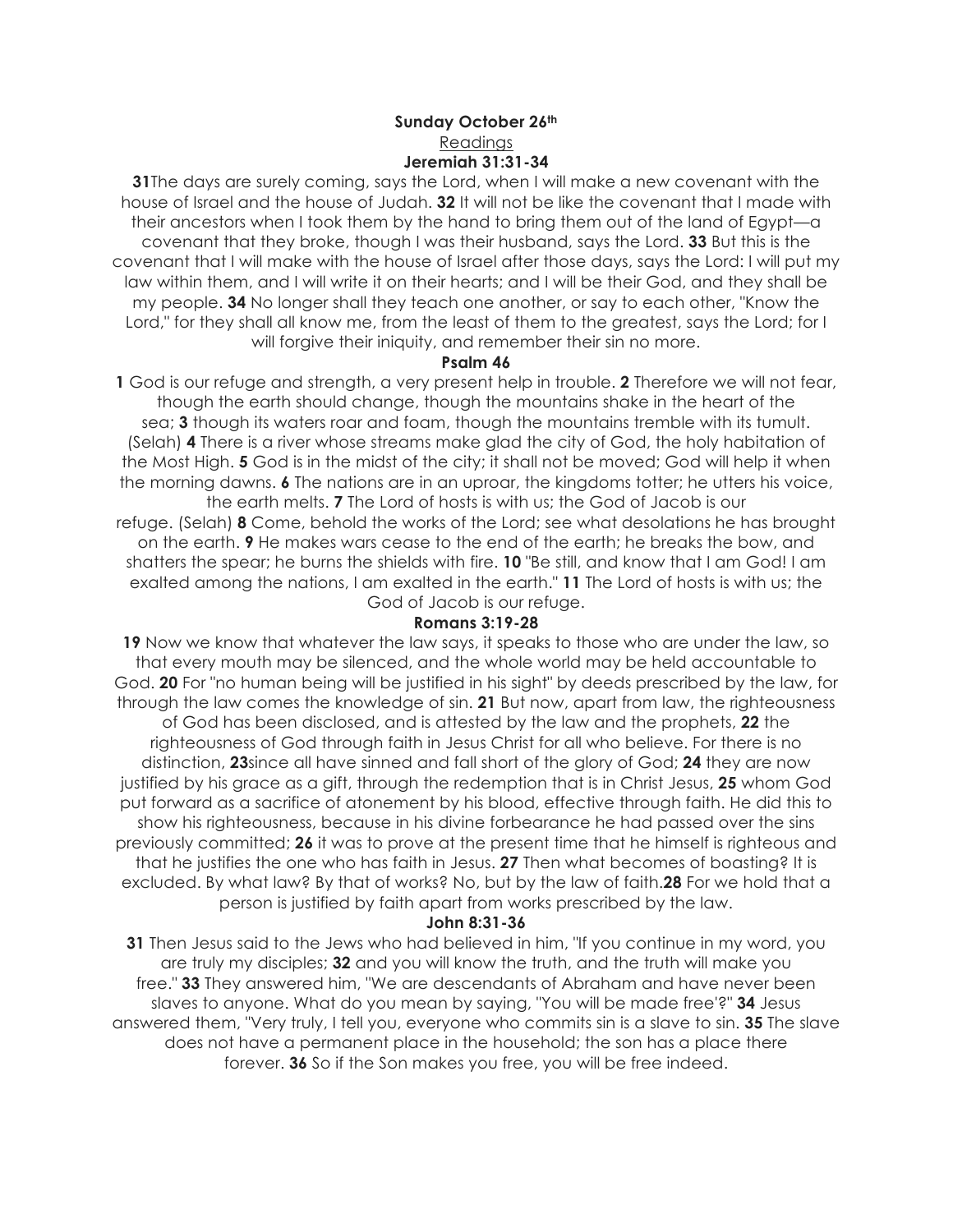# **Sermon**

Grace to you and peace from God our Father, God's Son our Lord Jesus Christ, and the Holy Spirit: Amen.

Here, today, we celebrate Reformation Sunday. Now, it's a bit weird because Martin Luther actually nailed the 95 Theses to the door of Wittenburg's Castle Church on October 31st of 1517. But since we celebrate All Saints' Day on the Sunday after Halloween, we end up celebrating Reformation Sunday the week before. What that boils down to for us is that we get two weeks to party. So huzzah!

As many of you know, this is sort of the company holiday. Across the world, Lutherans celebrate Reformation Sunday like Butterball celebrates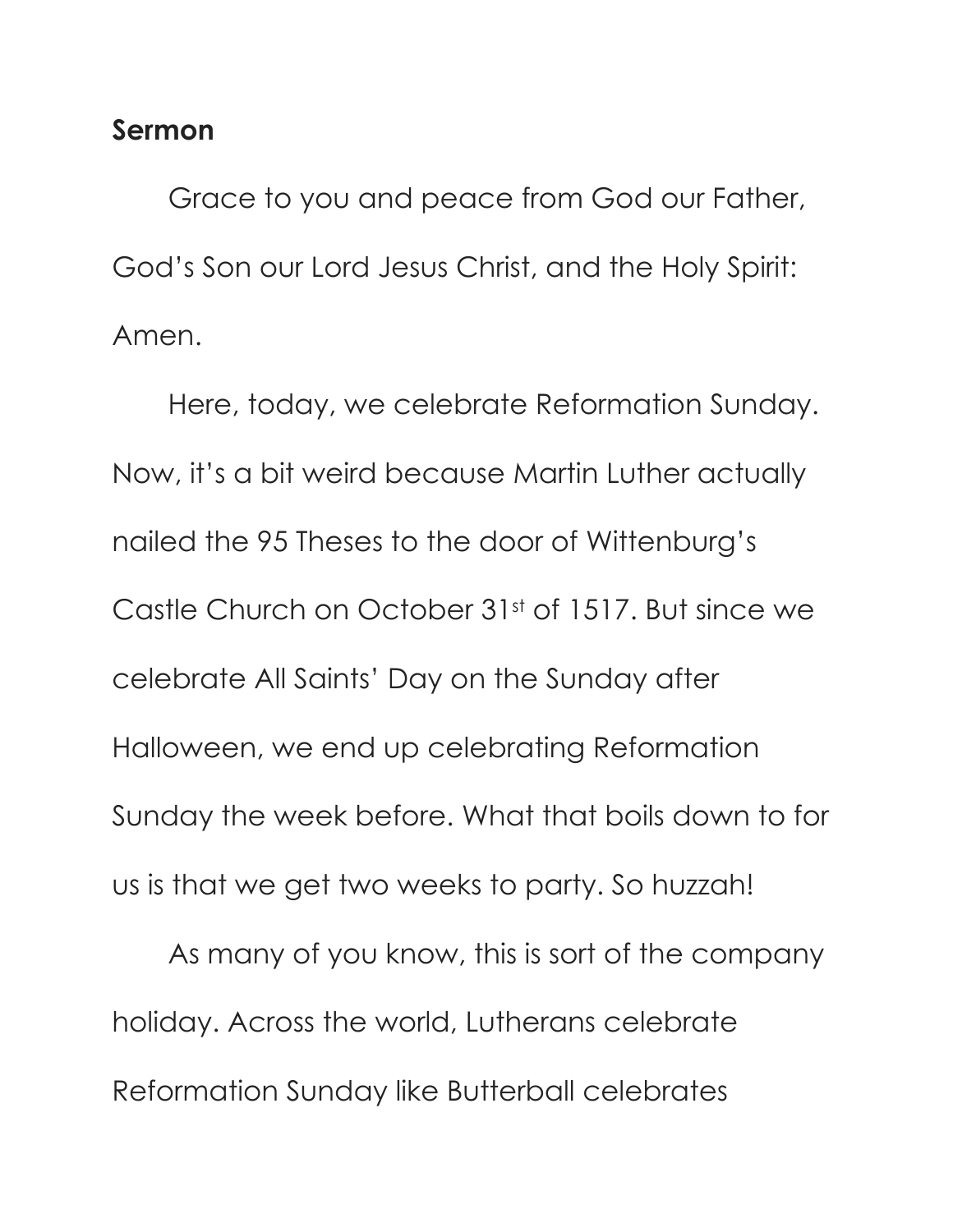Thanksgiving. It's our bread and butter, or turkey for that matter. Without the Reformation, we wouldn't exist as we do. Our heritage is born out of the tense time where theologians sought to correct mistakes within the church's teaching, where the Holy Spirit inspired people to recognize God's forgiveness free of any requirements, apart from any law. We celebrate the Reformation because, within that historical matrix of anxiety, Martin Luther reintroduced the world to God's covenant of free grace.

But, we have to remember that reform is part of the Reformation process. We, as people of the Reformation, cannot remain unchanged. And if we do, we've left the Reformation far, far behind.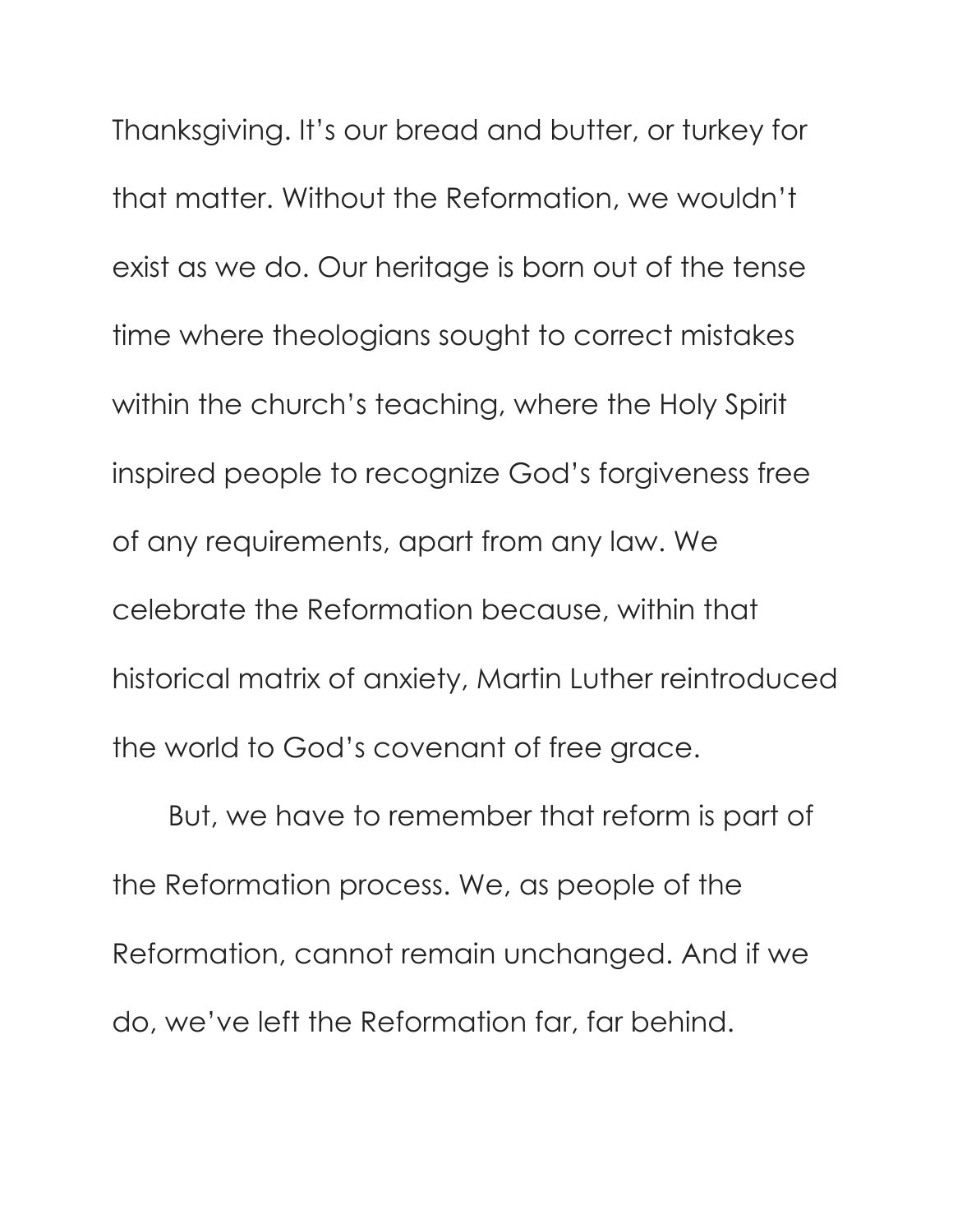This Jeremiah text is an incredible reading for Reformation Sunday. Simply amazing. We hear the language of new covenant, of God's word written on our hearts, of God being our God and us being God's people. That's it. And that's good.

Well, what if I told you it's also incredible because of Jeremiah's context. We have to remember that Jeremiah was a prophet who wrote in the midst of Israel's demise into exile. What might that look like?

Imagine with me, for just a second, Jeremiah's setting. He's writing from the rubble of a lost war. His people are conquered, some fleeing for asylum in Egypt, others being carried off as exiles to Babylon, and some left to eek out a life amidst the scorched earth of Jerusalem. Jeremiah writes as a prophet who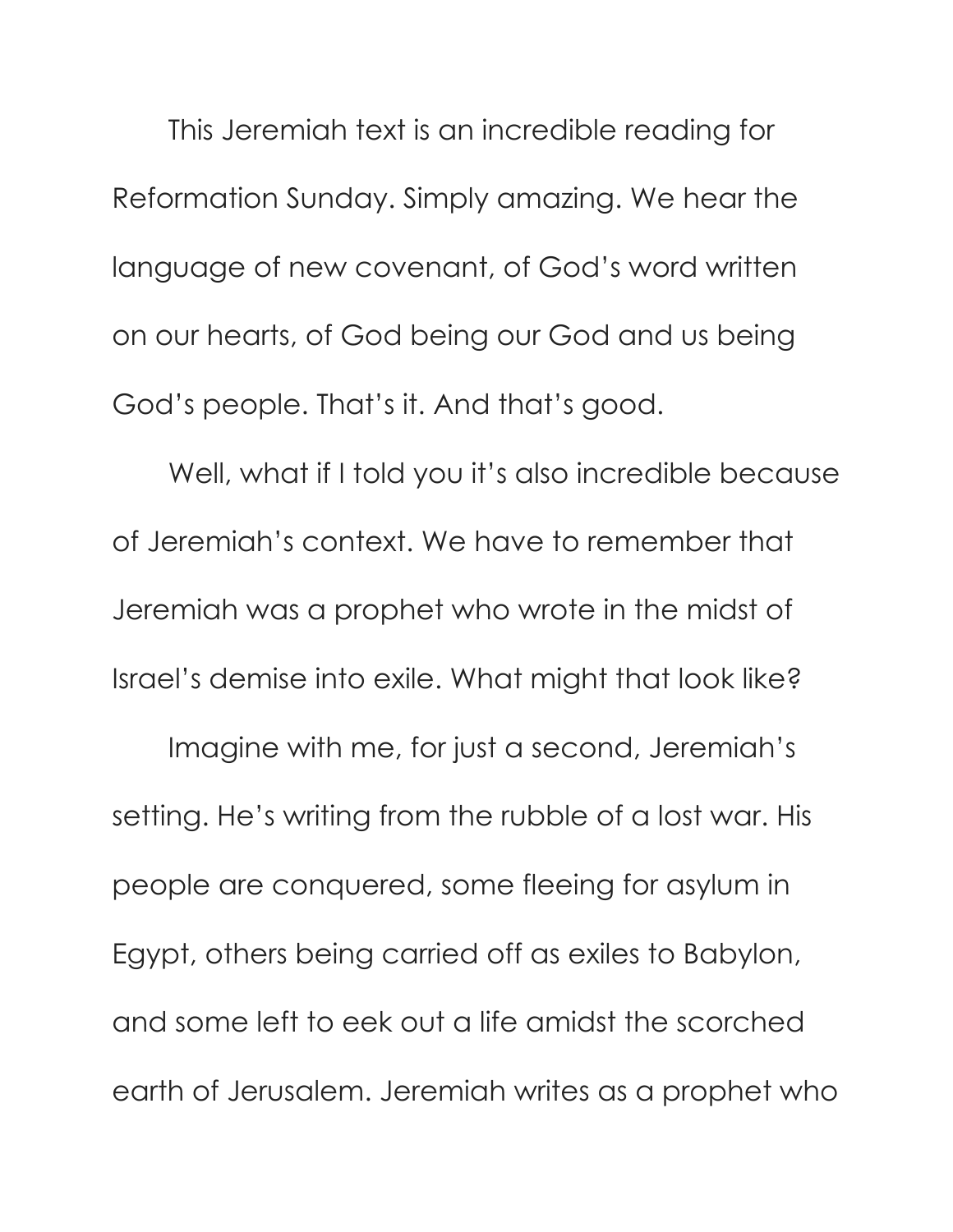is seeing first hand the destruction of God's city. Even the Holy of Holies – the very center of the Jerusalem temple – lies in waste with the rest of God's house, crumbled into a pile of ashes and broken masonry. The covenant that God made with Noah and Abraham and David, of an everlasting blessing and neverending kingdom, seems all for naught, as battered as Judah's armies, as shattered as God's own house.

Perhaps the worst part of this situation is this new oracle presented by Jeremiah. To our Christian ears, Jeremiah's news of total forgiveness and the promise of grace in the face sin entice us, inspire us, provoke us to think of these words only from a place of glory, a place of resurrection, a place of fulfillment of that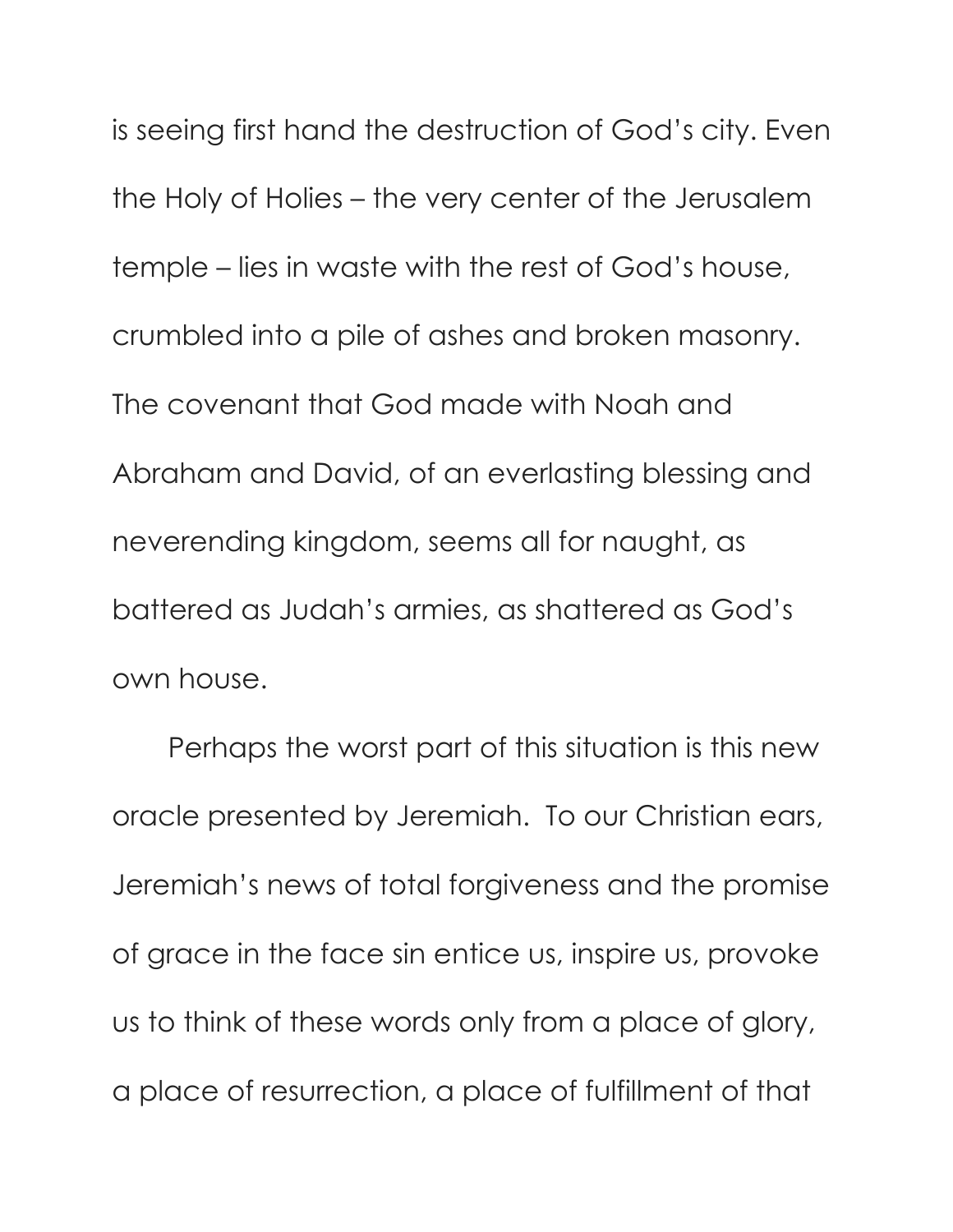old covenant, a place of Reformation. But Jeremiah's words come from a place of apparent abandonment, of fear that God no longer intends to stay faithful to the covenant promises. In the midst of such fears, Jeremiah's words cut to the quick of the heart: a new covenant is coming, and to us, it is unlike the old one, where God held our hand through wilderness and promised steadfast love. Unlike the covenant that held God's continued faithfulness despite our transgressions. A *new* covenant where the people might actually know God…This is the twist of the linguistic knife, because the implication is that Israel and Judah did not in fact know God, or at the very least not as well as they thought they knew the Lord. And that is just too much.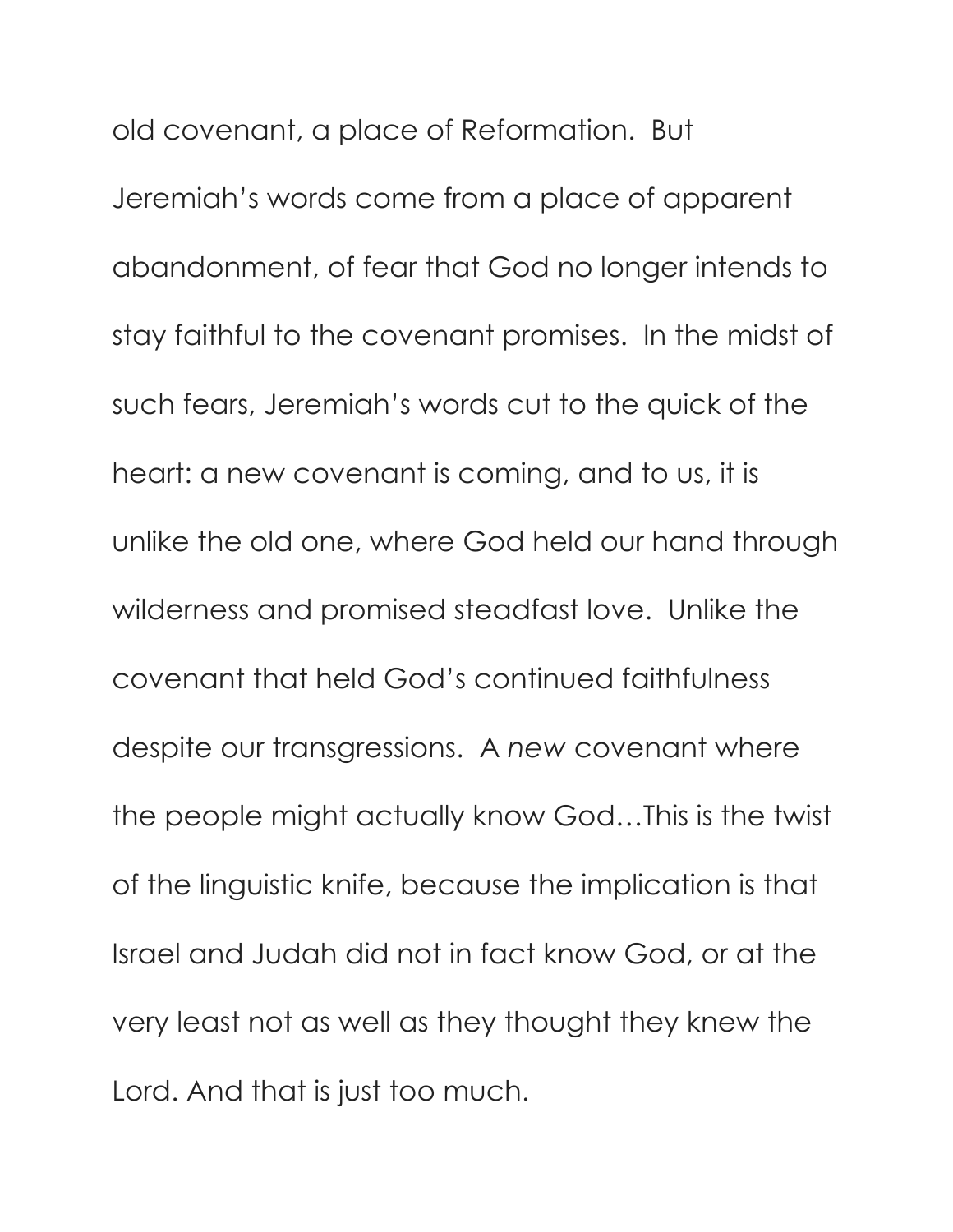It's too much because this language of *new covenant* is unique. This is the only Old Testament reference to a new covenant. At this point in the life of Israel, a new covenant signified a dangerous concept, especially in the midst of a broken Jerusalem. The loss of the temple, of the Ark of the Covenant, seemed to represent the departure of God's favor, and the word of hope that Jeremiah here offers is of a *new* covenant? What hope is there in the apparent loss of identity, in the revocation of the old covenant to which we clung so strong?

The celebration of Reformation is often glossed over as a triumphal moment in history, but if we're honest with ourselves, the Reformation of the 16<sup>th</sup> century was much more complex, just as the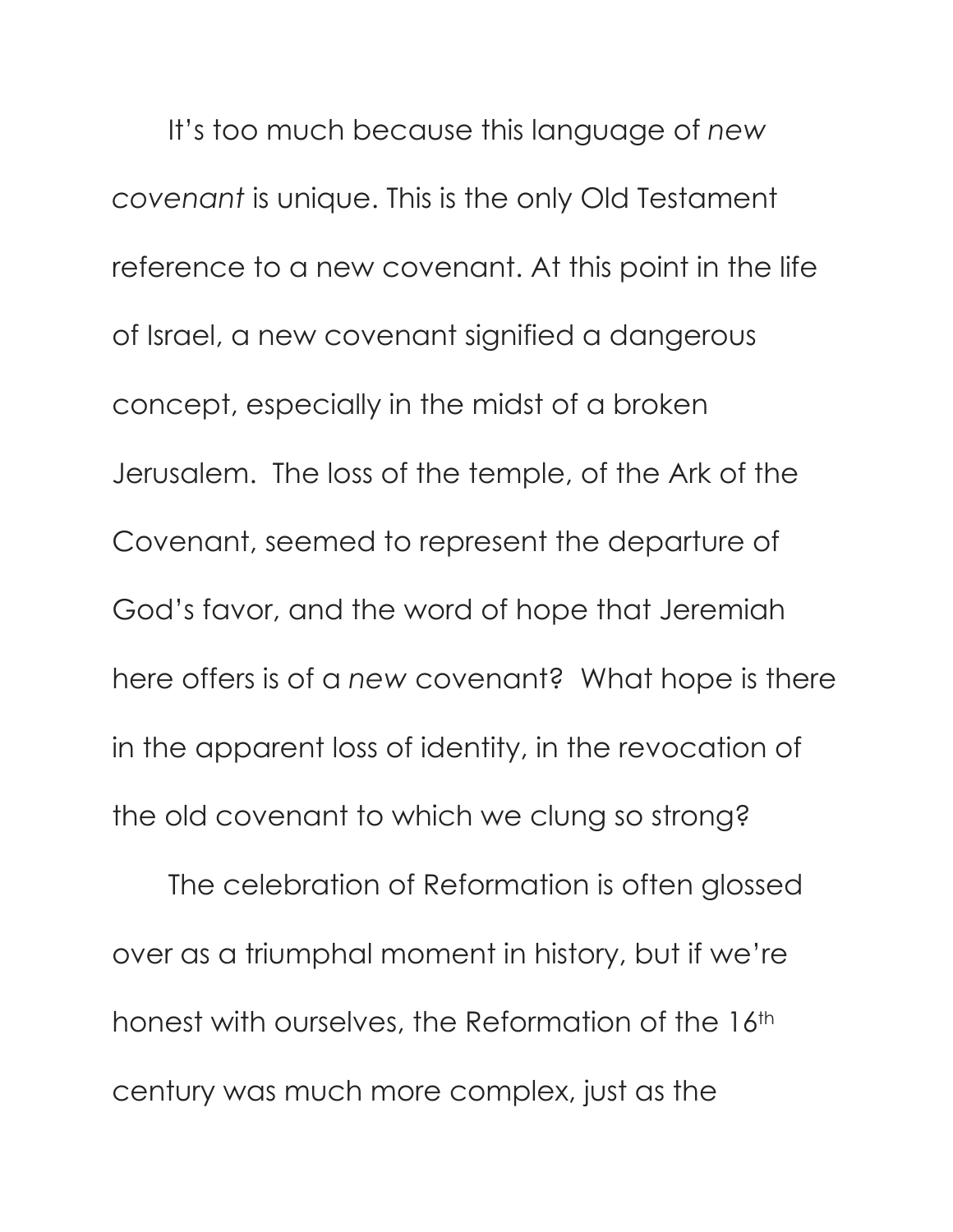constant reformations within our own lives involve more than simple celebration. In times of Reformation, we join Jeremiah to sit in the clutter of our old lives, wondering just what it is that God is up to, wondering whether we've somehow lost God's presence with us. We might feel this in the life of a church, with budget issues and leadership transitions and changes in worship. This might be in our jobs, where constant conflict with our peers or constant change in the responsibility taints the joy we once had in our occupations. This might be in our personal lives, for as we face illness and death, financial hardship and loneliness, we wonder whether God can really be with us and for us in the midst of this all. Luther and his contemporaries faced this as they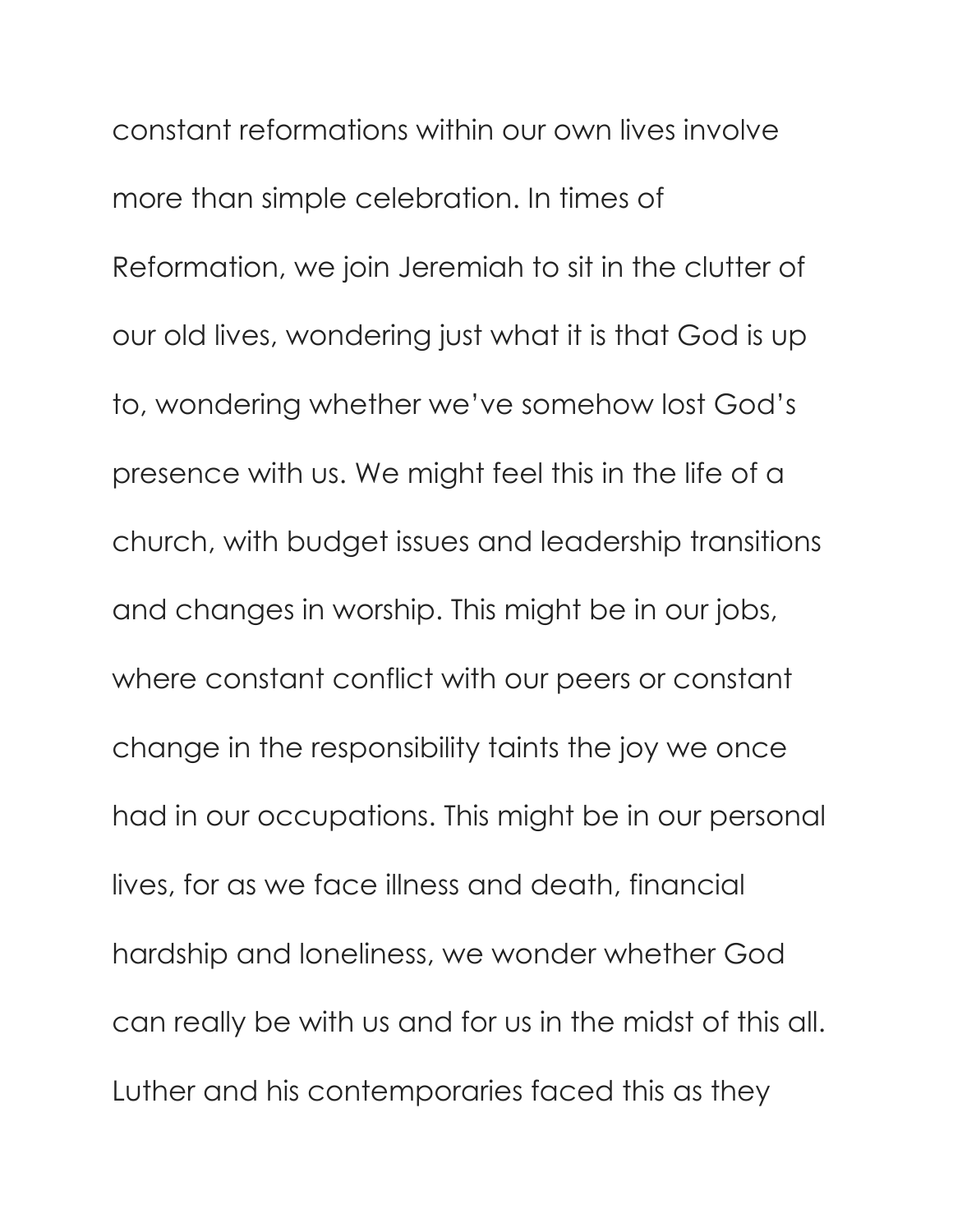suffered persecution at the hands church authorities and as popular misunderstandings distorted their teachings. The Reformation was a time not only of joyous transition, but of tragic conflict. Lives were lost. Kingdoms fell. Reformation is a desperately difficult movement of the Holy Spirit, then and now.

But let us be clear. Reformation, that transition toward the good in all of life's situations, is not the revocation of God's promise, but the restoration of our participation in God's everlasting love. When we experience a new covenant with God, we must remember that covenant is only new to us. The work of God in Christ is radical. It requires something of us. It requires those with authority to share that power with others. The Holy Spirit, rather than always work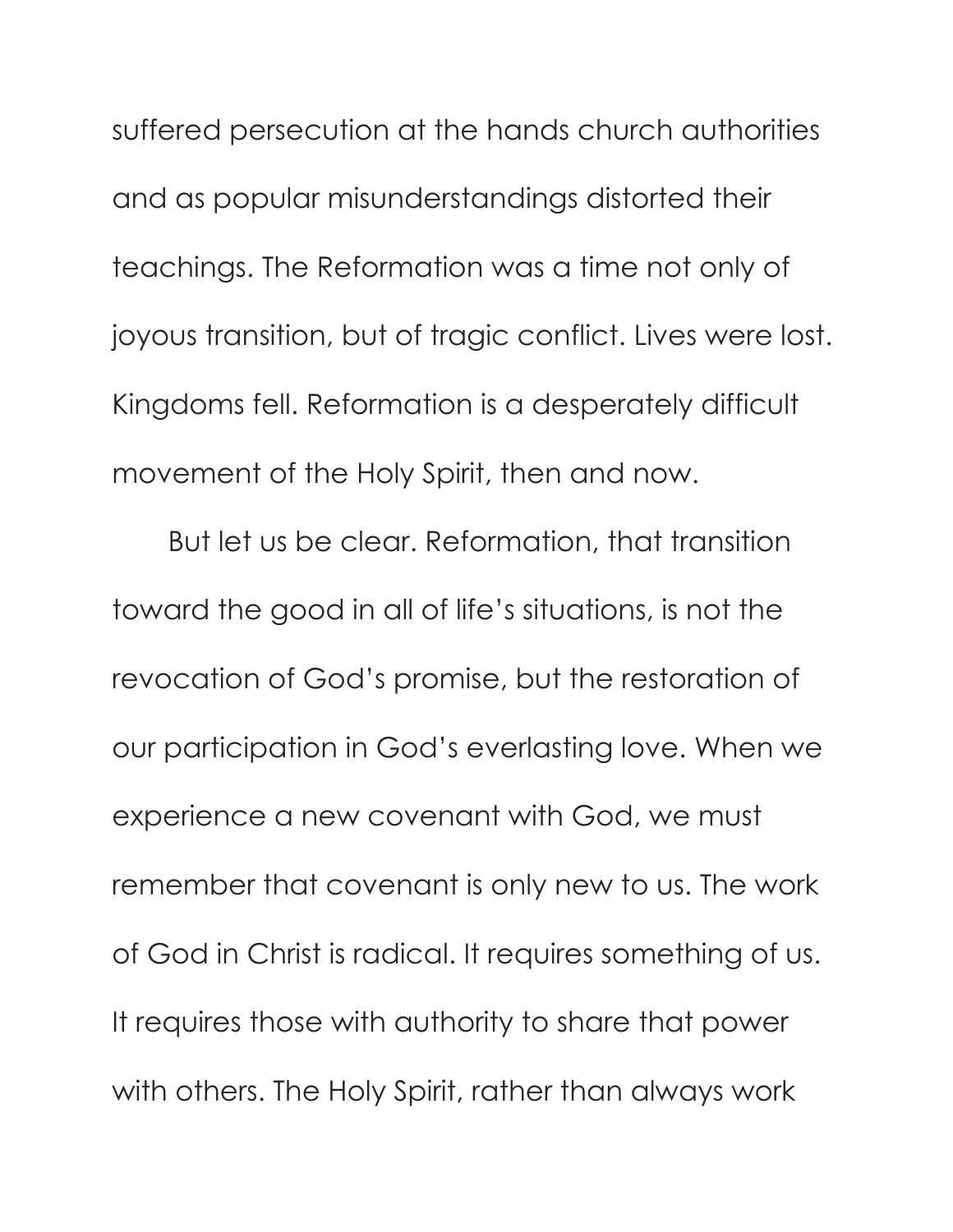through the establishment, instead inhabits the most unlikely of individuals and causes movements to rise up. In those times of newness, we sit in the midst of the transition, lamenting the loss of what used to be.

But also with Jeremiah, we can take hold of this frightening promise of a new covenant. It's frightening precisely because it is new. We don't know what it looks like yet. And so we are afraid.

But we do know the one who makes the promises. The one who has always been faithful. We know that God, the God who once led us to our Promised Lands, who inspired us with life and love, who changed our lives forever, will also bring life and love out of the tragedies we face. God will change our lives again. This is the promise of the Reformation: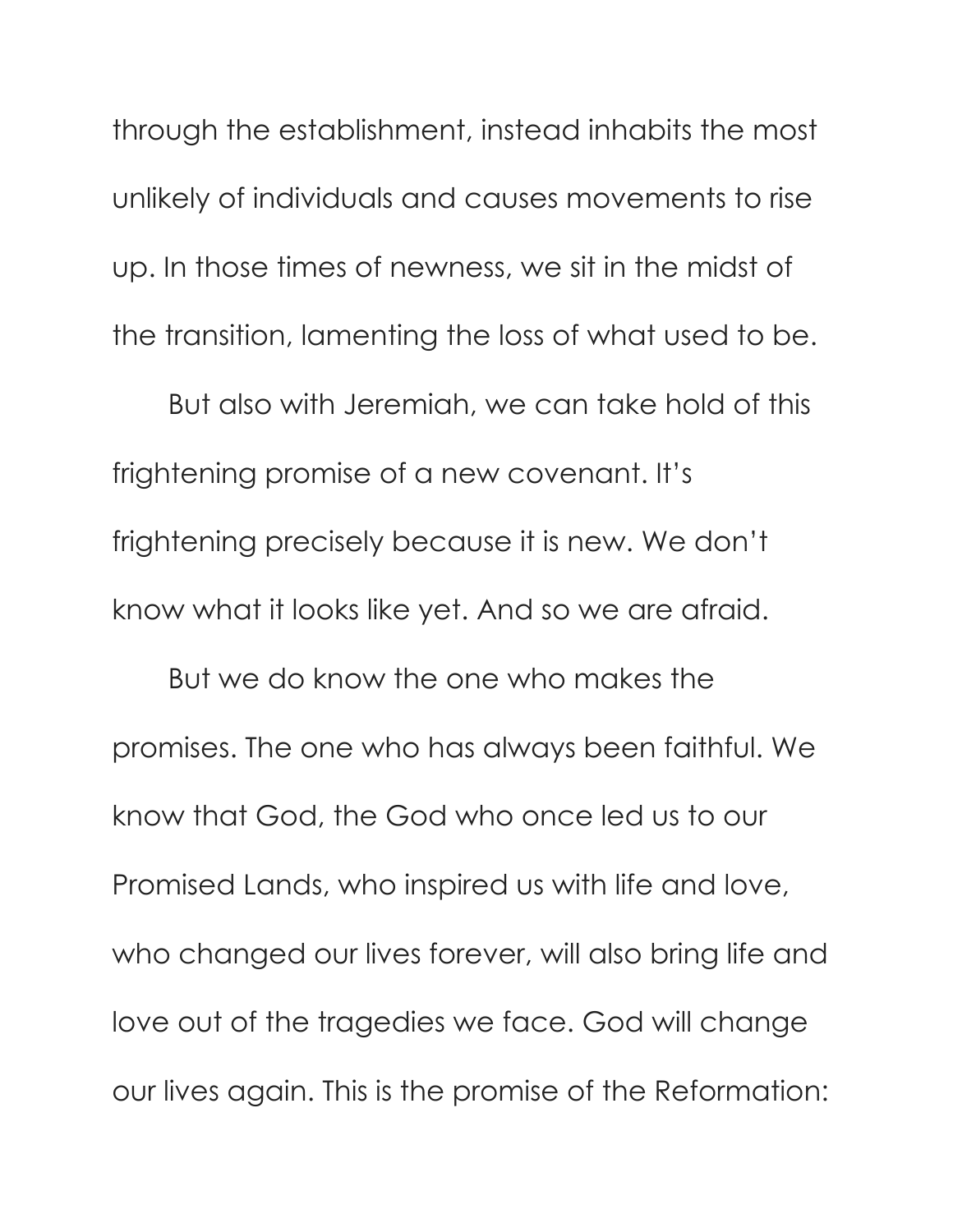That God reformed us and will always reform us! God will not abandon us when we don't understand the work of the Holy Spirit. God will not abandon us when we fear we're all alone. God will not abandon us when the city falls around us, nor when the church we grew up in changes, nor when our spouse leaves us, nor when the cancer metastasizes. God will not abandon us because God is the God of promise.

This week as we continued our new discipleship group with Highlander Lutherans, we began a Bible study on seeing God at work in the world. One insight that arose within our discussion is that the Christian life requires learning how to live life anew just as much as it requires unlearning how we lived life in the past. We must unlearn our destructive habits, our ineffective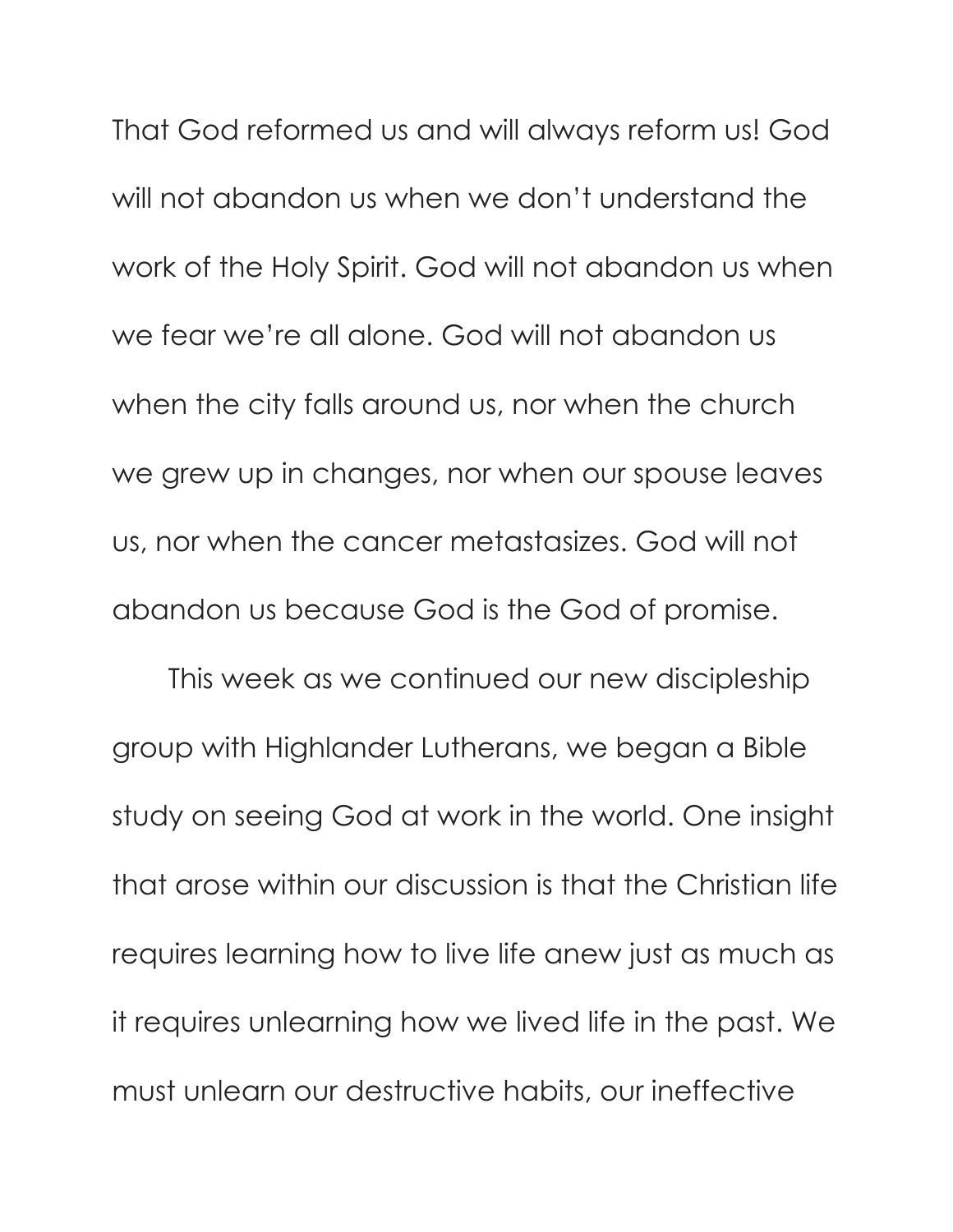approaches to work, our unhelpful relationship tendencies, our false beliefs, our deceitful actions. And we must be reformed. That is, perhaps, the most helpful image I've come across to really communicate what reformation is all about. We not only need to learn new ways of life. We must also unlearn the old ways that no longer fit within our present contexts.

That is true reformation, and in that, God's promise and faithfulness stay the same. The covenant only seems new to us because we must unlearn the old ways, those things that seem so comfortable. But out of our discomfort, the everlasting love of God comes once again to us, like a breath of fresh air, like a new covenant.